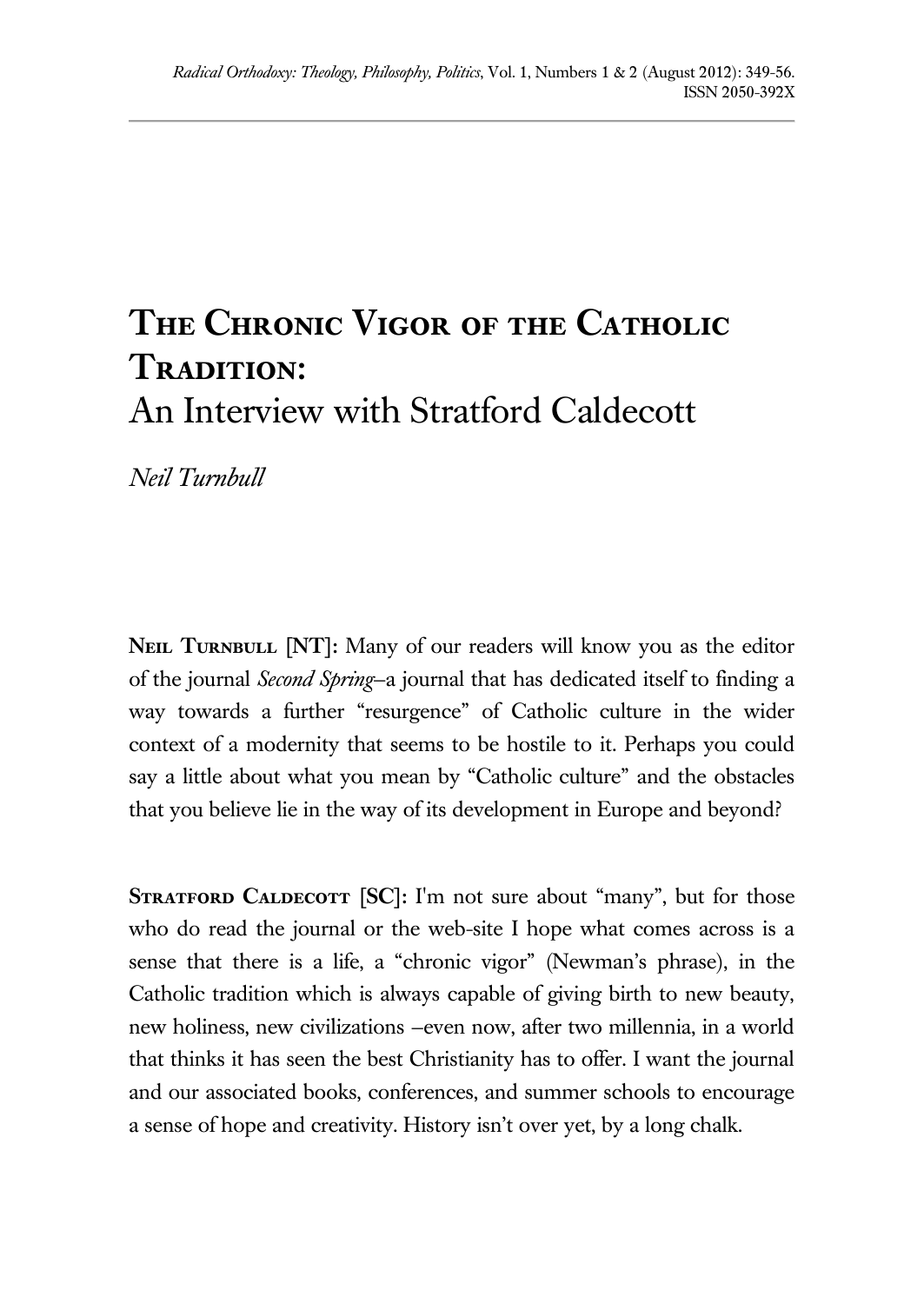I tend to use the word "culture" rather than "civilization" because of its connection with "cult" (in the sense of religious belief) and 'cultivation' (which is what we have to do to keep it alive). A Catholic culture is not the same thing as a civilization. A "culture" can be quite small-scale. It can be carried by a single person or household. It is the way people behave and live, the kinds of things they believe and do. In the West we live in the ruins of a Christian civilization which was originally Catholic, but you couldn't call it a Catholic *culture.* Catholics are a subculture. The culture that surrounds us is secular, if not anti-Catholic. And that is the main obstacle to what Catholics call evangelization, because it means that any talk of Christian, or Catholic, or even religious revival is greeted by indifference, if not disgust.

**NT:** The first question also touches on another —the question of the nature of life and its wider cultural value. What role does the idea of life play in Catholic cultures in your view? Is it absolutely central or do other ideas—such as justice and so on - have equality with it? Might some Catholics focus on this issue to the detriment of others?

**SC:** Well, the right to life is basic to our conception of justice. There is a lot of talk of the sanctity of human life from womb to tomb. It becomes a battleground when people set it against the right to choose. But these are just slogans. Scratch them off and you get to a deeper division, over what we believe is real, and what we are here for. Rights, if they are anything, are responsibilities towards other people imposed by their very nature as "good"—as worthy of existence and deserving to flourish. But philosophers have long since made it impossible to understand how the existence of something or someone can be intrinsically worthy of affirmation—as God affirms things to be "good" in the Book of Genesis. In fact, thanks to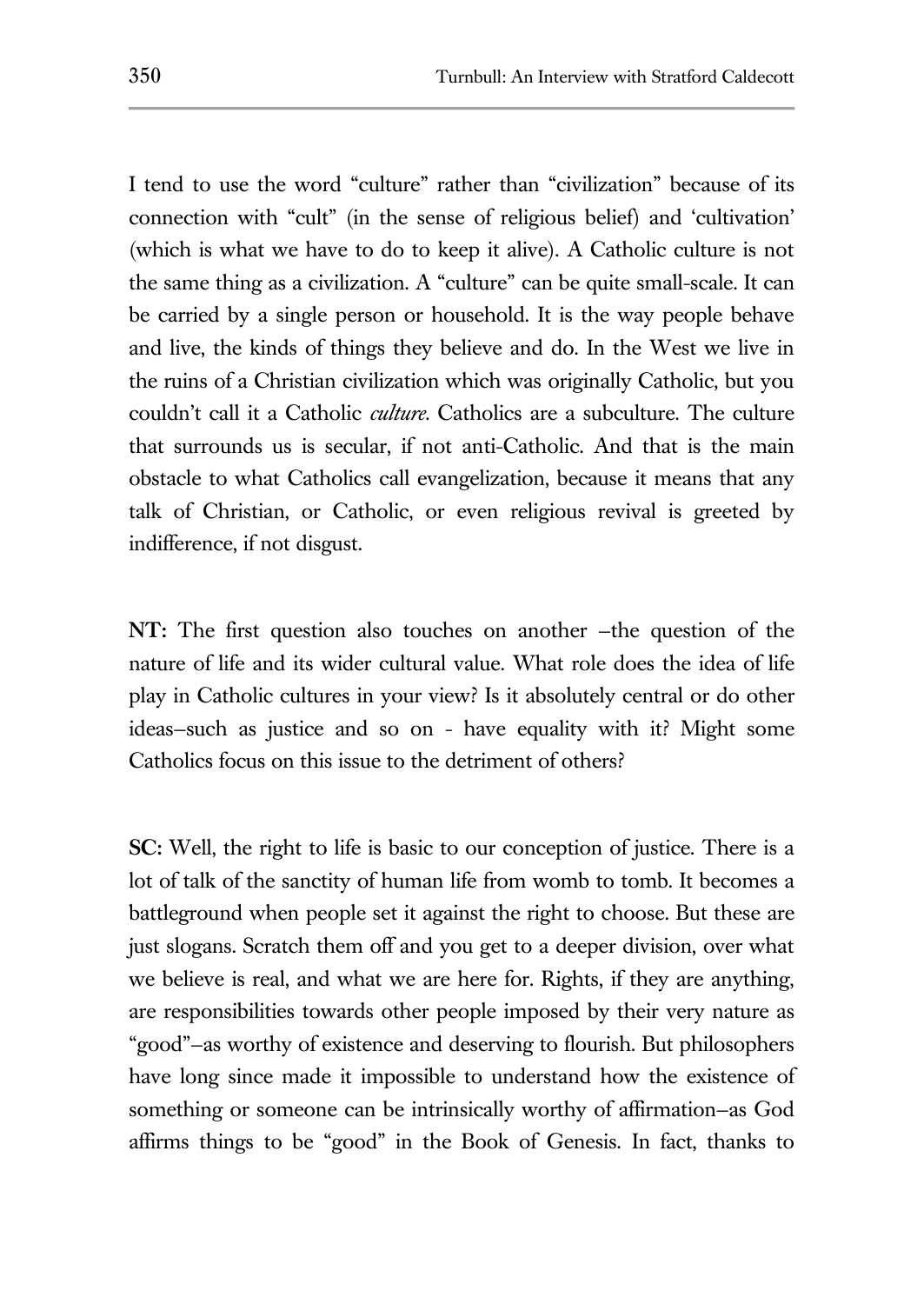nominalism, not just the goodness but the very existence of things is called into question. The world is a flux on to which we impose convenient labels. And without an ontological foundation, rights can only be based on subjective will and desire.

**NT:** Many today believe that we live in a largely "post-Christian society." And yet in the US in particular—still the world's leading economic and military power—many claim that Christianity retains a significant, perhaps even hegemonic, cultural position. How would you respond to such claims?

**SC:** Of course Christianity continues to have an important position. It is still the world's biggest religious tradition, and the Church is the biggest and longest-lasting institution. In America churchgoing is still the norm. But Christianity means many different things. Mostly —if I may be slightly provocative—it is Catholicism with something vital missing. American culture is shaped by Calvin and Hobbes; that is, by voluntarism. It is the home of individualism. For all its piety, it doesn't have any resistance to consumerism, which becomes all-corrosive. David Schindler is correct when he says, following Will Herberg, that American religiosity tends to be just the flip side of secularism because it has accepted a false notion of freedom. Freedom is defined simply as the power to choose between lots of options, whereas a fuller sense of freedom includes the power to choose the good, the right thing. Quality, not just quantity. The same false notion is, of course, prevalent in Europe and the UK, although here secularism takes slightly different forms for historical reasons (the establishment of a State Church, for example, in England). But in the end nothing can save Christianity if this false sense of freedom prevails.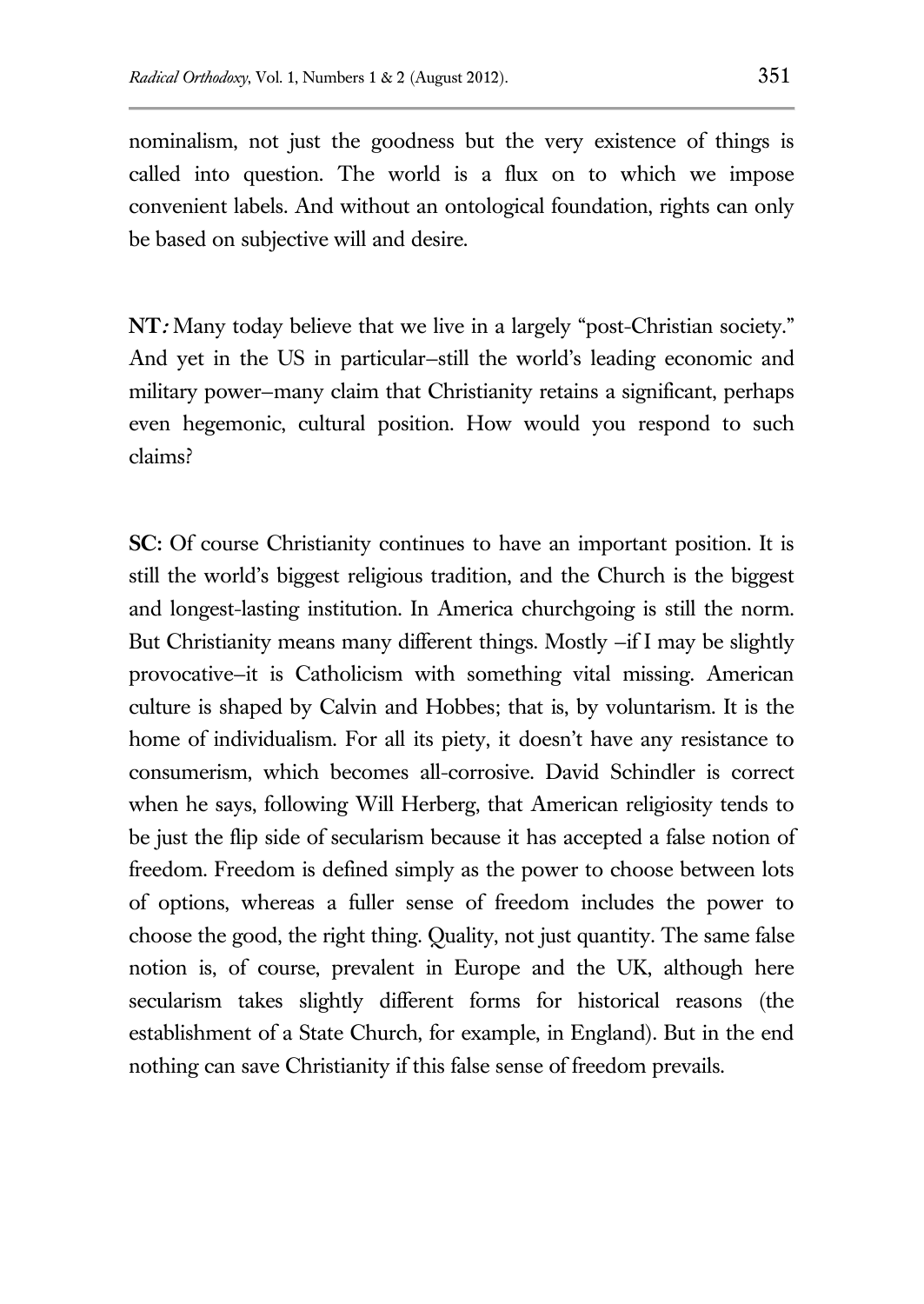**NT:** Many claim that in response to the crises of modernity the Church needs to embark on new projects of evangelization. And yet in the context of modernity the very attempt to evangelize can appear eccentric (at best). How do you think that the Christian truth can and should be communicated today?

**SC:** There will always be a role for apologetics— explaining what we believe and why, demolishing the arguments against faith, clearing the ground, so to speak. And of course Christians will employ all the available media to do so. It is perhaps even more important to prepare the ground in another way—not the intellect, but the imagination. People live much more in the imagination than they do in the intellect, and the fact is that our modern technological civilization makes it very difficult to imagine how Christianity might be true— or why it might be attractive. That is why fiction, poetry, film, the arts in general are terribly important. The most successful and exciting things I have been involved with are the things that engaged the imagination— pilgrimages, plays, and so on (all of them, I should add, my wife's initiatives not mine). But making a 'project' of evangelization as such can be a distraction from the most important thing, which is simply to *get on with it*. I say this having spent years fiddling around on the margins of the Academy trying to come up with the perfect project, and then to get it funded. If we live our faith, and stick at it, not for the sake of winning converts but just because it is true, good, and beautiful in its own right, others will see that the faith makes sense and it becomes attractive to them. If we love God and our neighbor, if we struggle to become holy, if we try to identify our sins and repent of them, if we pray every day, if we draw on the grace of the sacraments, then we are doing what we should. It sounds pious but there is no other way.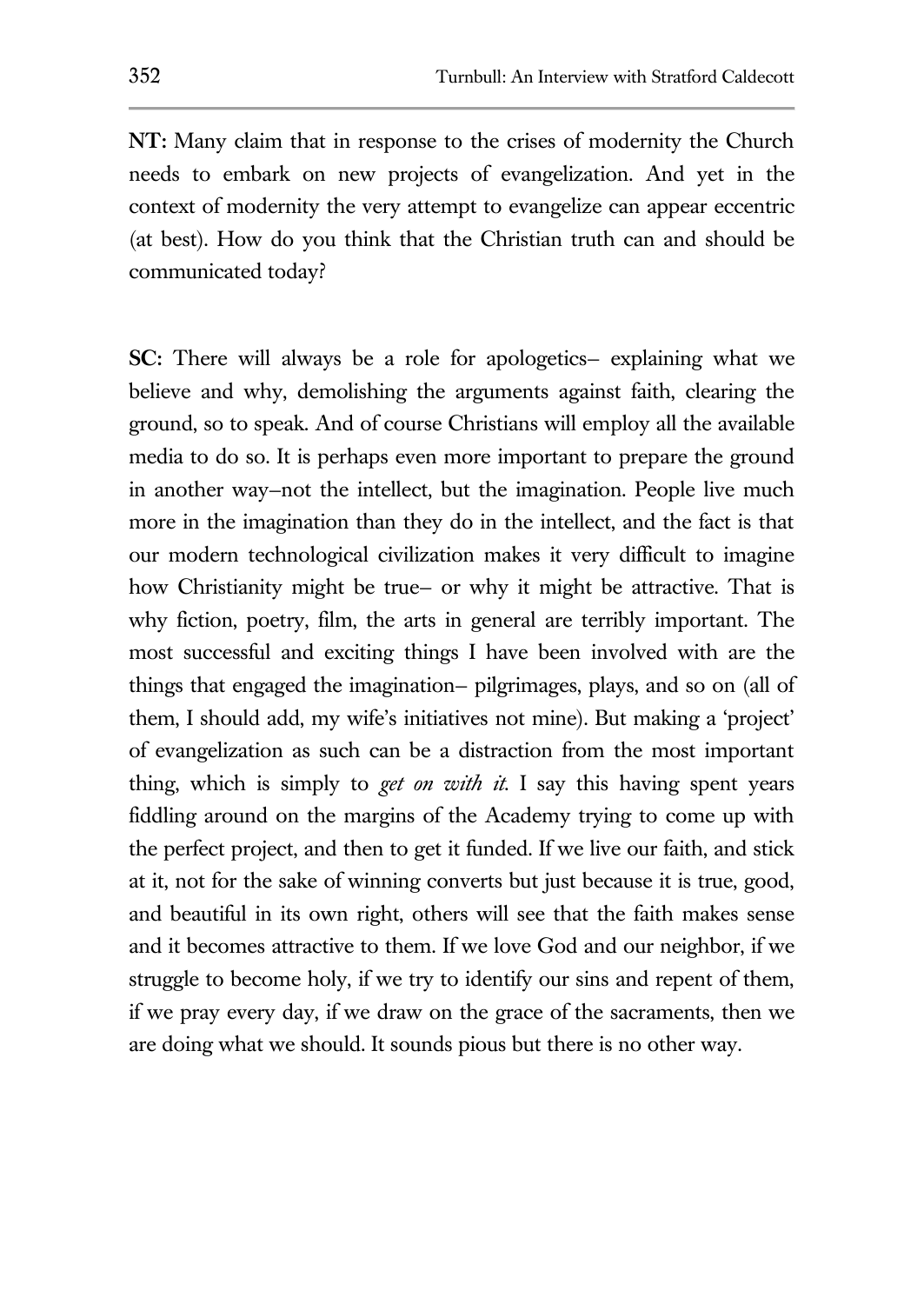**NT:** Clearly the scientific conception of the world remains a significant obstacle to any realistic Christian project of evangelization—and given its deep cultural embedding, Darwinism remains the obstacle above all. What is your view on how Catholicism should respond to the philosophical hegemony of modern science?

**SC:** What we face today is a culture that thinks it has found a viable alternative to religious tradition and belief. Instead of truth, we are offered technology, which appears to make possible unlimited economic growth, and perhaps eventually an escape from mortality. Not only is that a mirage, but as a number of authors have pointed out, modern science is the fruit of faith in an ordered, created cosmos, and many of the great scientists of the past were Christians of one sort or another. (Which is not to say that India and the Arabs were not important as well.) Certainly there is no conflict between faith and science rightly understood, only between fideism and scientism, which is very different. It is true that science tends to focus on what things are made of and how they work, and if someone believes that nothing else can be important or true then there is no place for religion. But those types of questions are never going to be enough for human beings, as we see when scientists come to the edge of their field and find themselves up to their necks in spiritual and metaphysical questions—often beginning with the word "why" (like why does mathematics work in the real world, why does anything exist at all, and why is it all so beautiful?). Darwinism in the sense of a theory about how life evolved is not a problem. Catholics can engage with that on a rational level. But when it becomes either dogma or philosophy—false religion or false rationality—we need to watch out. Social Darwinism feeds into transhumanism, eugenics, the commercialization and commodification of life, until we are left in an hermetically sealed, apparently entirely man-made universe, a kind of CGI dystopia. In fact, why bother with the messiness of biology at all, if you can download your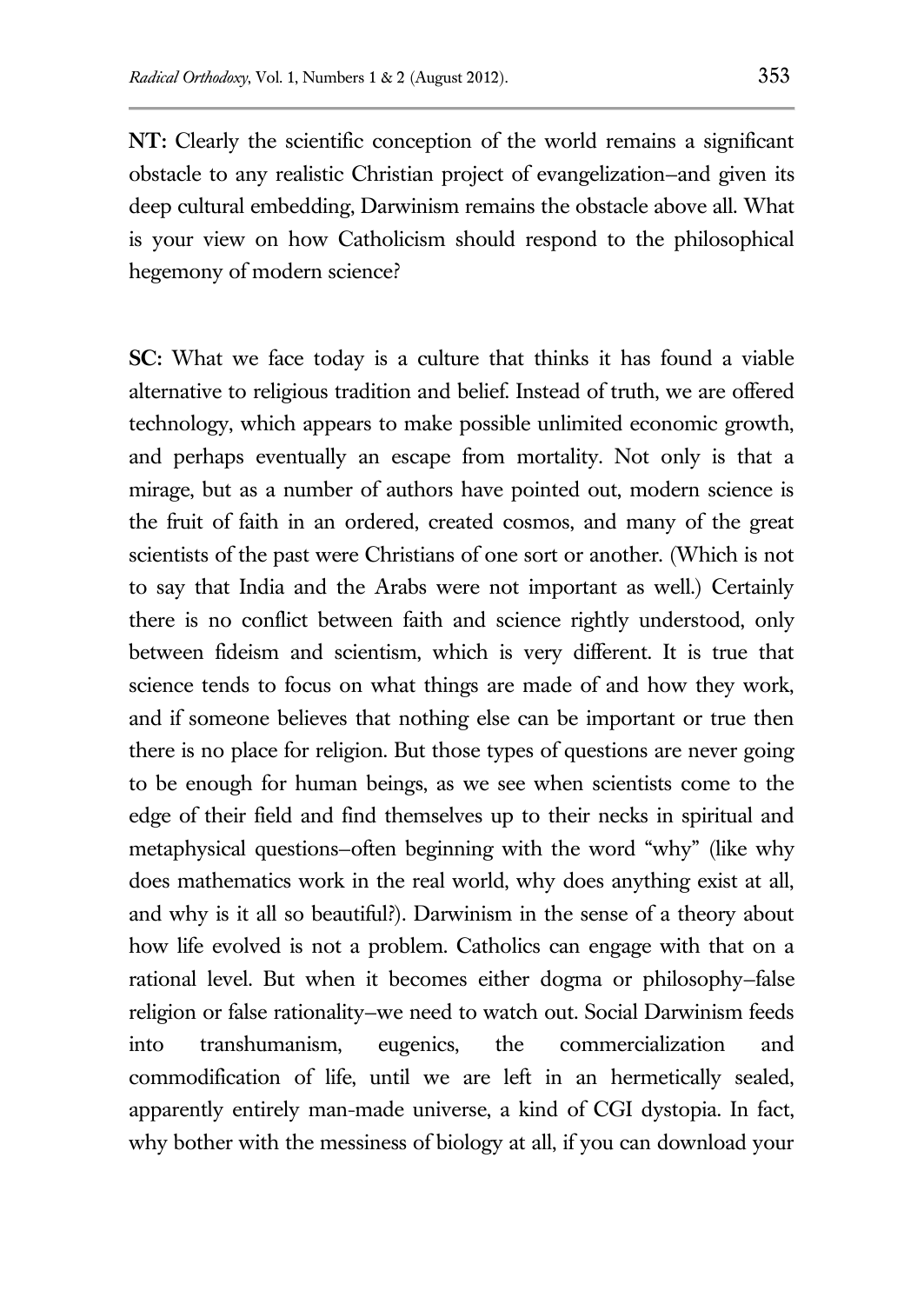consciousness into an electronic matrix and live in the "cloud"? It is the delusion of the Gnostics in modern guise. I don't think the Church has a problem with science as such, but she hasn't quite woken up to many of the challenges from a rapidly evolving technology. As well as the Pontifical Academy of Sciences, the Vatican needs a group of futurologists and science fiction writers to advise it, an Academy of Fantasists.

**NT:** I am also interested in your views on metaphysics. I think that you have written before about the destruction of metaphysics in the  $20<sup>th</sup>$ century and its wider cultural effects. How and in what ways is metaphysics important for a Catholic thinker at the beginning of the  $21<sup>st</sup>$ century?

**SC:** Metaphysicians care about what is real, and in what *way* it is real. Most people think reality is what we make it, or live entirely in their imaginations, or think that even if there *is* an objective reality out there, we can change it as we wish. It was reading René Guénon years ago, before I was a Catholic, that woke me up to the importance of metaphysics, as he did many people. But Guénon was a Catholic convert to Islamic Sufism influenced by Advaita Vedanta, and though that kind of metaphysics helps you to interpret religious symbolism in very interesting ways, and opens up important avenues for dialogue across and between traditions, it misses the very essence of Christianity, as Jean Borella has shown. So this kind of metaphysics is a wake-up call, a challenge, but not the end of the road. Nevertheless, Guénon identified our modern problem as the "reign of quantity" and the decline of metaphysics, and he was right about that. I latched on to Henri de Lubac and Hans Urs von Balthasar because they seemed to see even more clearly and deeply into the modern crisis. They saw it as rooted in nominalism and voluntarism and the separation of nature and grace. I became interested in Radical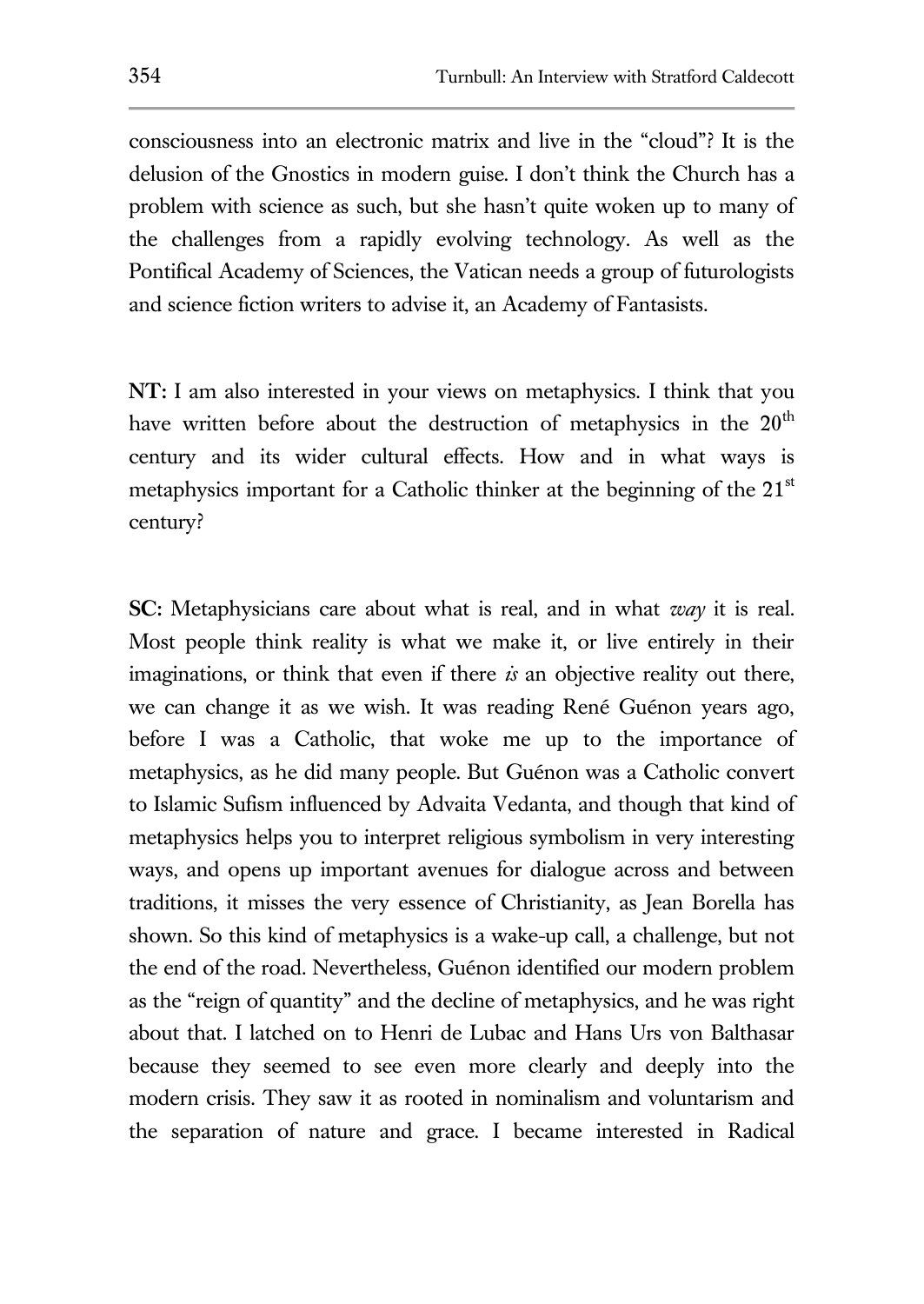Orthodoxy for similar reasons. According to Balthasar, what we see unfolding is the "battle of the Logos" provoked by the Incarnation, and Christians are called to be defenders of metaphysics. Pope John Paul II in his encyclical about philosophy *Fides et Ratio* called on Catholics to develop once more a philosophy of "genuinely metaphysical range". I think we are called to a revival of metaphysics, but the point is that it can't be kept separate from theology. The two disciplines illuminate each other.

**NT:** I would like to finish with a political question—and ask you how your views articulate themselves politically. Would you view yourself as a "progressive" or a "conservative" thinker?

**SC:** That gives me a chance to produce one of my favorite Chesterton quotes. "The whole modern world has divided itself into Conservatives and Progressives. The business of Progressives is to go on making mistakes. The business of Conservatives is to prevent mistakes from being corrected." I am neither, I hope. The only label I sometimes accept is "Distributist", but even that has to be explained to avoid misunderstanding. I don't care for our current politics at all, although I am sympathetic to the new "red Tory/ blue Labour" axis. Maybe that, combined with the shock of the global economic crisis and perhaps the collapse of the Euro, will destroy the status quo and lead to a genuinely new political paradigm—eventually. But I don't put my hopes in politics of any sort (even Church politics). Distributism has been influential, but it didn't work*—* and most successful mutualist movements didn't work for long—because what is always needed is the presence of a certain spirit, a moral and spiritual movement, to hold people together in service of the common good, to enable them to transcend their differences. When that spirit goes, a clever manifesto or a set of procedures and principles is not